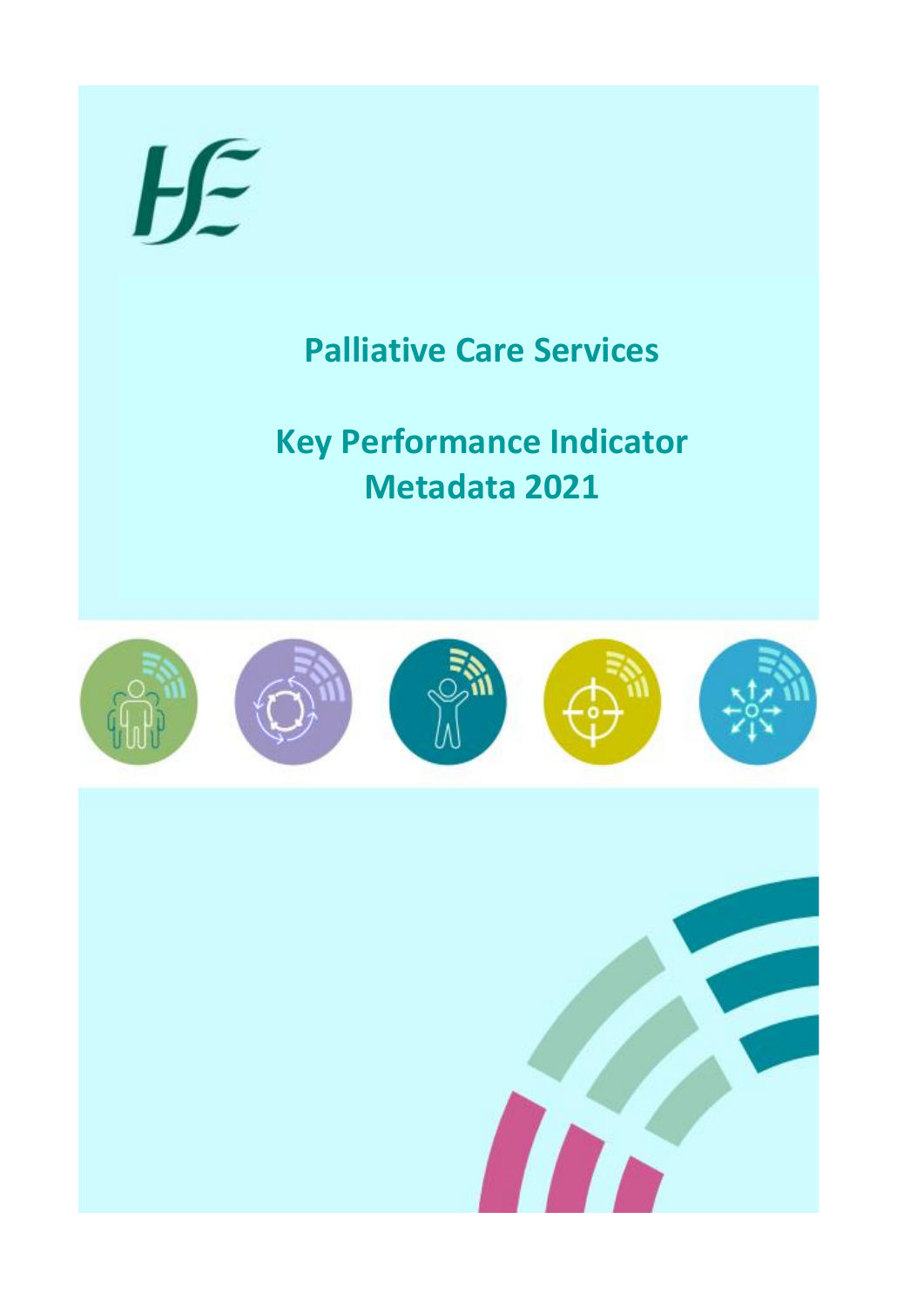#### **Palliative Care Inpatient Palliative Care Services**

#### 1 **KPI Title PACTA Access to specialist inpatient bed within seven days during the reporting year**<br>1 **KPI Title PACTA Access to specialist inpatient bed within seven days during the reporting year**

1a **KPI Short Title**

2 KPI Description **This is a calculation of the number of patients who were admitted to a specialist inpatient palliative care bed within seven days of referral or request for transfer expressed** as a proportion of all patients admitted to a specialist inpatient bed in the reporting month multiplied by 100. For the purpose of this metric return, the services submit the services submit the services submit the servic inactive patient referral is in respect of a patient who is not available to take up the offer of service. These referrals should not be considered active until a service has been<br>formally requested and the patient is avai admission to the specialist palliative care inpatient unit . Each day (inclusive of weekends and bank holidays) that the patient waits to be admitted is counted, with wait times<br>categorised as follows: 0-7 days; 8-14 days;

| 3   | <b>KPI Rationale</b>                                                                                                                                                                                                                                | To determine the proportion (percentage) of patients accessing specialist inpatient beds within seven days.                                                                                                                                                                                                                                                                                                                                                                                                                                                                                                                                                                                                                                                                                                      |
|-----|-----------------------------------------------------------------------------------------------------------------------------------------------------------------------------------------------------------------------------------------------------|------------------------------------------------------------------------------------------------------------------------------------------------------------------------------------------------------------------------------------------------------------------------------------------------------------------------------------------------------------------------------------------------------------------------------------------------------------------------------------------------------------------------------------------------------------------------------------------------------------------------------------------------------------------------------------------------------------------------------------------------------------------------------------------------------------------|
|     | 3a Indicator Classification                                                                                                                                                                                                                         | Access & Integration                                                                                                                                                                                                                                                                                                                                                                                                                                                                                                                                                                                                                                                                                                                                                                                             |
| 4   | <b>National Target</b>                                                                                                                                                                                                                              | NSP 2021 Target - 98% - Target Cumulative                                                                                                                                                                                                                                                                                                                                                                                                                                                                                                                                                                                                                                                                                                                                                                        |
|     | 4a Target Trajectory                                                                                                                                                                                                                                | 98%                                                                                                                                                                                                                                                                                                                                                                                                                                                                                                                                                                                                                                                                                                                                                                                                              |
| 4b. | <b>Volume Metrics</b>                                                                                                                                                                                                                               | N/A                                                                                                                                                                                                                                                                                                                                                                                                                                                                                                                                                                                                                                                                                                                                                                                                              |
| 5   | <b>KPI Calculation</b>                                                                                                                                                                                                                              | Count the number of patients admitted to a specialist inpatient bed within seven days of assessment / request for transfer and express it as a proportion of the overall<br>number of patients admitted to specialist inpatient beds in the reporting period and multiply by 100. Example, 200 patients were admitted to specialist inpatient beds in the<br>reporting month i.e.of these 154 patients waited 0-7 days, 35 patients waited 8-14 days, 5 patients waited 15-28 days & 6 patients waited >28 days for admission.<br>Calculation for access within seven days is as follows: 154 / (154+35+5+6) $\rightarrow$ 154/(200) $\rightarrow$ 0.770, multiplied by 100 = 77%. For the purpose of this metric return, the<br>services submit the relevant numbers with the percentage calculated by the BIU. |
| 6   | <b>Data Source</b><br>Data is sourced by the specialist palliative care units who forward to their Community Healthcare Organisation (CHO). The CHO submits the validated data to the<br>Business Information Unit (BIU) Community Healthcare Team. |                                                                                                                                                                                                                                                                                                                                                                                                                                                                                                                                                                                                                                                                                                                                                                                                                  |
|     | 6a Data Sign Off                                                                                                                                                                                                                                    | Chief Officer, Community Healthcare Organisation                                                                                                                                                                                                                                                                                                                                                                                                                                                                                                                                                                                                                                                                                                                                                                 |
|     | 6b Data Quality Issues                                                                                                                                                                                                                              | Data quality issues are addressed as they arise along the data pathway                                                                                                                                                                                                                                                                                                                                                                                                                                                                                                                                                                                                                                                                                                                                           |
| 7   | <b>Data Collection Frequency</b>                                                                                                                                                                                                                    | Monthly                                                                                                                                                                                                                                                                                                                                                                                                                                                                                                                                                                                                                                                                                                                                                                                                          |
| 8   | <b>Tracer Conditions</b>                                                                                                                                                                                                                            | The number of people admitted to specialist palliative care inpatient units and wait times for admission in particular wait time 0-7 days. .                                                                                                                                                                                                                                                                                                                                                                                                                                                                                                                                                                                                                                                                     |
| 9   | <b>Minimum Data Set MDS</b>                                                                                                                                                                                                                         | The number of people admitted to specialist palliative care inpatient units and wait times for admission in particular wait time 0-7 days.                                                                                                                                                                                                                                                                                                                                                                                                                                                                                                                                                                                                                                                                       |
|     | 10 International Comparison                                                                                                                                                                                                                         | http://www.ncpc.org.uk/mds                                                                                                                                                                                                                                                                                                                                                                                                                                                                                                                                                                                                                                                                                                                                                                                       |
|     | 11 KPI Monitoring                                                                                                                                                                                                                                   | Monthly                                                                                                                                                                                                                                                                                                                                                                                                                                                                                                                                                                                                                                                                                                                                                                                                          |
|     | 12 KPI Reporting Frequency                                                                                                                                                                                                                          | Monthly                                                                                                                                                                                                                                                                                                                                                                                                                                                                                                                                                                                                                                                                                                                                                                                                          |
|     | 13 KPI Report Period                                                                                                                                                                                                                                | Current (e.g. monthly data reported by the 10th of the following month)                                                                                                                                                                                                                                                                                                                                                                                                                                                                                                                                                                                                                                                                                                                                          |
|     | 14 KPI Reporting Aggregation                                                                                                                                                                                                                        | National / CHO / LHO/ Institution                                                                                                                                                                                                                                                                                                                                                                                                                                                                                                                                                                                                                                                                                                                                                                                |
|     | 15 KPI is reported in which reports?                                                                                                                                                                                                                | Performance Report/Management Data Report                                                                                                                                                                                                                                                                                                                                                                                                                                                                                                                                                                                                                                                                                                                                                                        |
|     | 16 Web link to data                                                                                                                                                                                                                                 | http://www.hse.ie/eng/services/publications/                                                                                                                                                                                                                                                                                                                                                                                                                                                                                                                                                                                                                                                                                                                                                                     |
|     | 17 Additional Information                                                                                                                                                                                                                           |                                                                                                                                                                                                                                                                                                                                                                                                                                                                                                                                                                                                                                                                                                                                                                                                                  |
|     | <b>KPI owner/lead for implementation</b>                                                                                                                                                                                                            |                                                                                                                                                                                                                                                                                                                                                                                                                                                                                                                                                                                                                                                                                                                                                                                                                  |
|     | <b>NBIU Data Support</b>                                                                                                                                                                                                                            | Sharon Craig, Lead Data Analyst, Palliative Care, 0876034769, sharon.craig@hse.ie                                                                                                                                                                                                                                                                                                                                                                                                                                                                                                                                                                                                                                                                                                                                |
|     | Governance/sign off                                                                                                                                                                                                                                 | Sheilagh Reaper-Reynolds, National Lead for Palliative Care, Integrated Operations - Planning                                                                                                                                                                                                                                                                                                                                                                                                                                                                                                                                                                                                                                                                                                                    |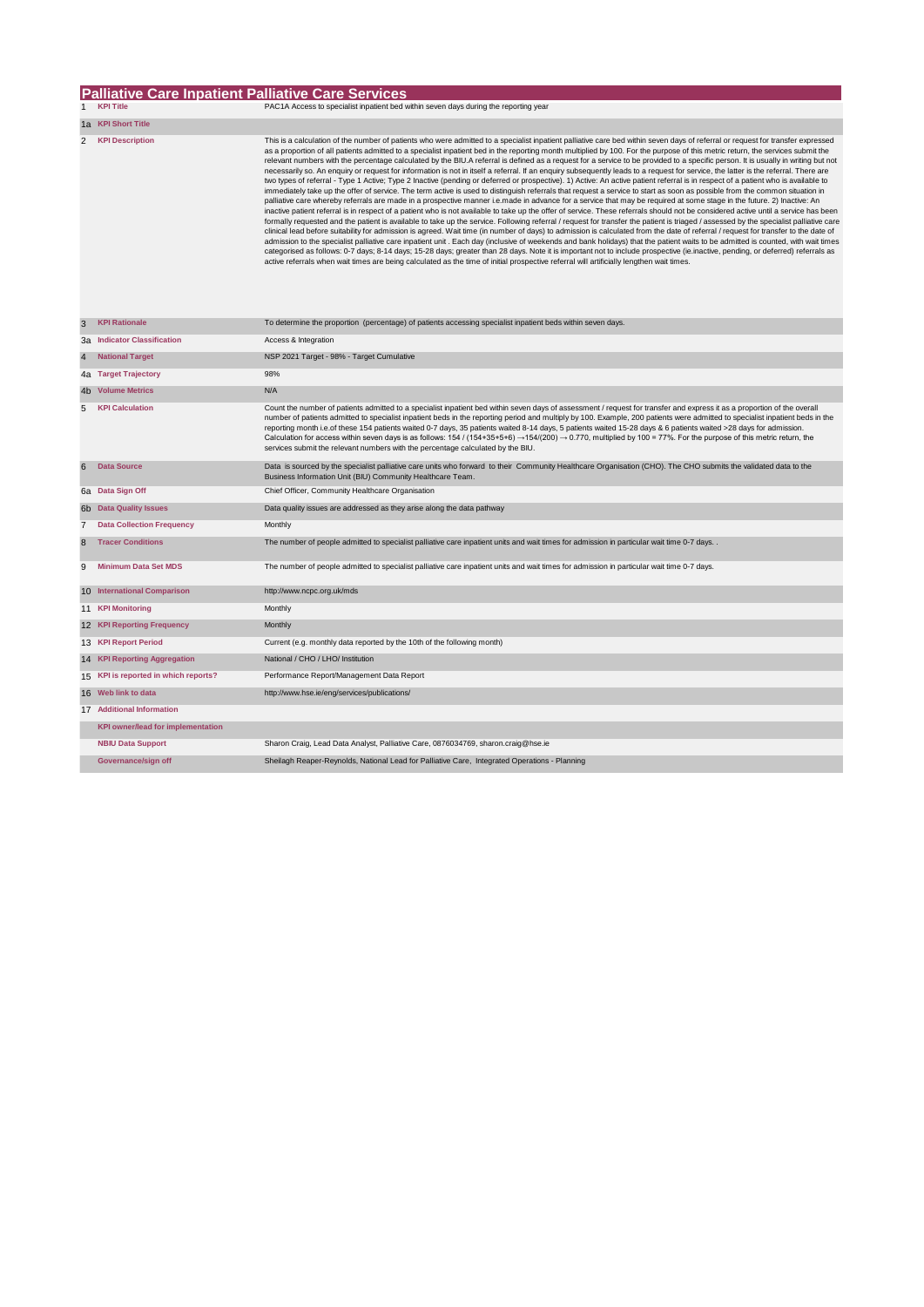|    | <b>Palliative Care Inpatient Palliative Care Services</b> |                                                                                                                                                                                                                               |
|----|-----------------------------------------------------------|-------------------------------------------------------------------------------------------------------------------------------------------------------------------------------------------------------------------------------|
|    | <b>KPI Title</b>                                          | PAC33 Number accessing specialist inpatient bed within seven days (during the reporting year)                                                                                                                                 |
|    | 1a KPI Short Title                                        | http://www.hse.ie/eng/services/publications/                                                                                                                                                                                  |
| 2  | <b>KPI Description</b>                                    |                                                                                                                                                                                                                               |
| 3  | <b>KPI Rationale</b>                                      |                                                                                                                                                                                                                               |
| За | <b>Indicator Classification</b>                           |                                                                                                                                                                                                                               |
| 4  | <b>National Target</b>                                    | NSP 2021 Target - 4,078                                                                                                                                                                                                       |
|    | 4a Target Trajectory                                      | CHO 1 - 236, CHO 2 - 464, CHO 3 - 492, CHO 4 - 948, CHO 5 -164, CHO 6 - 459, CHO 7 - 739, CHO 8 - (no service), CHO 9 - 576                                                                                                   |
| 4b | <b>Volume Metrics</b>                                     | N/A                                                                                                                                                                                                                           |
| 5  | <b>KPI Calculation</b>                                    | Count the total number of patients accessing specialist palliative care inpatient beds within seven days of referral / request for transfer.                                                                                  |
| 6  | <b>Data Source</b>                                        | Data is sourced by the specialist palliative care units who forward to their Community Healthcare Organisation (CHO). The CHO submits the validated data to the<br>Business Information Unit (BIU) Community Healthcare Team. |
|    | 6a Data Sign Off                                          | Chief Officer, Community Healthcare Organisation                                                                                                                                                                              |
|    | 6b Data Quality Issues                                    | Data quality issues are addressed as they arise along the data pathway.                                                                                                                                                       |
| 7  | <b>Data Collection Frequency</b>                          | Monthly                                                                                                                                                                                                                       |
| 8  | <b>Tracer Conditions</b>                                  | The number of people admitted to specialist palliative care inpatient units within seven days of referral / request for transfer.                                                                                             |
| 9  | <b>Minimum Data Set MDS</b>                               | The number of people admitted to specialist palliative care inpatient units within seven days of referral / request for transfer.                                                                                             |
|    | 10 International Comparison                               | http://www.ncpc.org.uk/mds                                                                                                                                                                                                    |
|    | 11 KPI Monitoring                                         | Monthly                                                                                                                                                                                                                       |
|    | 12 KPI Reporting Frequency                                | Monthly                                                                                                                                                                                                                       |
|    | 13 KPI Report Period                                      | Current (e.g. monthly data reported by the 10th of the following month)                                                                                                                                                       |
|    | 14 KPI Reporting Aggregation                              | National / CHO / LHO / Institution                                                                                                                                                                                            |
|    | 15 KPI is reported in which reports?                      | Management Data Report                                                                                                                                                                                                        |
|    | 16 Web link to data                                       | http://www.hse.ie/eng/services/publications/                                                                                                                                                                                  |
|    | 17 Additional Information                                 |                                                                                                                                                                                                                               |
|    | <b>KPI owner/lead for implementation</b>                  |                                                                                                                                                                                                                               |
|    | <b>NBIU Data Support</b>                                  | Sharon Craig, Lead Data Analyst, Palliative Care, 0876034769, sharon.craig@hse.ie                                                                                                                                             |
|    | Governance/sign off                                       | Sheilagh Reaper-Reynolds, National Lead for Palliative Care, Integrated Operations - Planning                                                                                                                                 |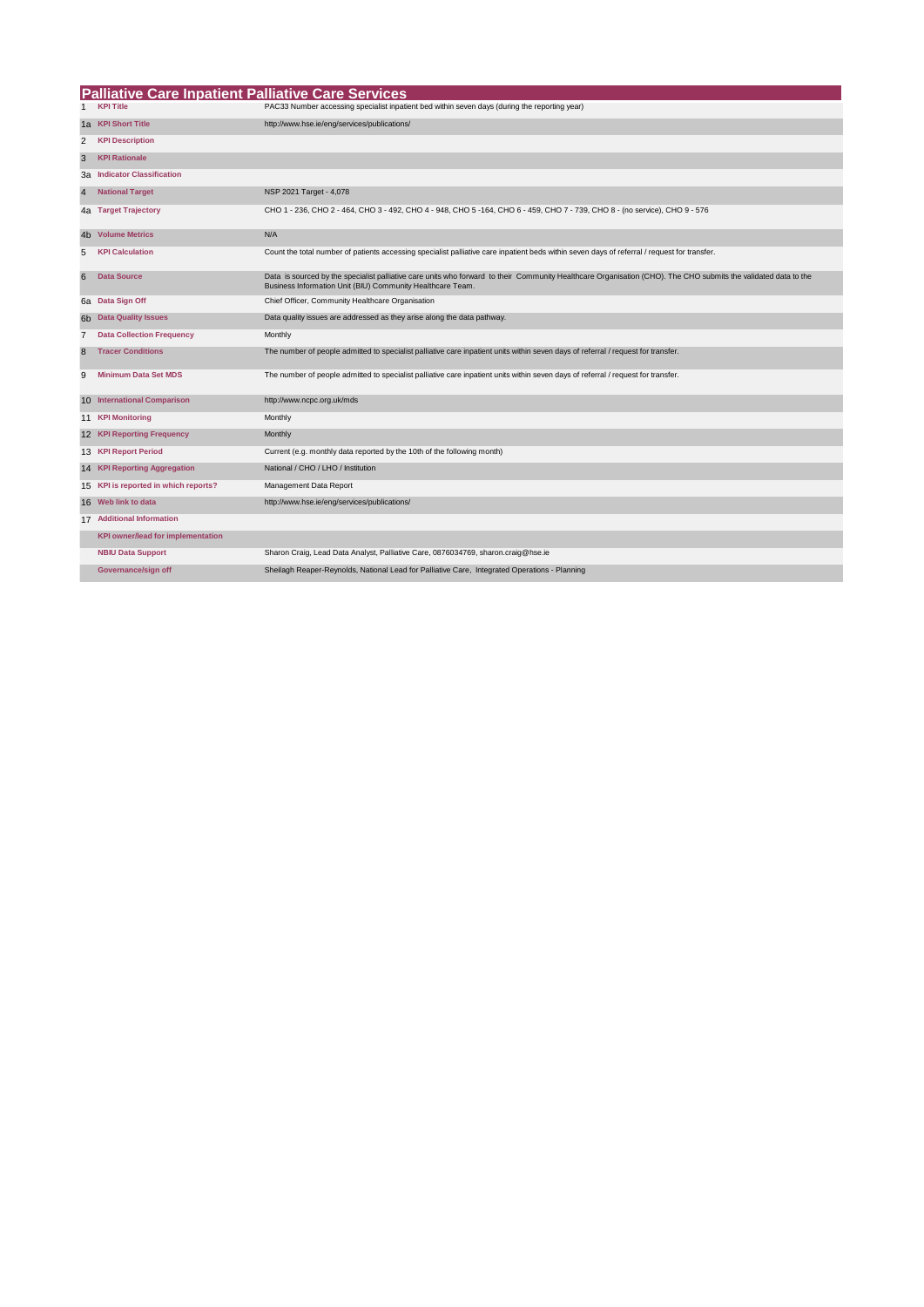|    | <b>Palliative Care Inpatient Palliative Care Services</b> |                                                                                                                                                                                                                                                                                                                                                                                                                                                                                                                                                                                                                                                                                                                                                                                                                                                                                                                                                                                                                                                                                                                                                                                                                                                                                                                                                                                                                                                                                                                                                                                                                                                                                                                                                                                                                                                                                                                               |
|----|-----------------------------------------------------------|-------------------------------------------------------------------------------------------------------------------------------------------------------------------------------------------------------------------------------------------------------------------------------------------------------------------------------------------------------------------------------------------------------------------------------------------------------------------------------------------------------------------------------------------------------------------------------------------------------------------------------------------------------------------------------------------------------------------------------------------------------------------------------------------------------------------------------------------------------------------------------------------------------------------------------------------------------------------------------------------------------------------------------------------------------------------------------------------------------------------------------------------------------------------------------------------------------------------------------------------------------------------------------------------------------------------------------------------------------------------------------------------------------------------------------------------------------------------------------------------------------------------------------------------------------------------------------------------------------------------------------------------------------------------------------------------------------------------------------------------------------------------------------------------------------------------------------------------------------------------------------------------------------------------------------|
|    |                                                           | PAC34 Percentage of patients triaged within one working day of referral (Inpatient Unit)                                                                                                                                                                                                                                                                                                                                                                                                                                                                                                                                                                                                                                                                                                                                                                                                                                                                                                                                                                                                                                                                                                                                                                                                                                                                                                                                                                                                                                                                                                                                                                                                                                                                                                                                                                                                                                      |
|    | 1a KPI Short Title                                        |                                                                                                                                                                                                                                                                                                                                                                                                                                                                                                                                                                                                                                                                                                                                                                                                                                                                                                                                                                                                                                                                                                                                                                                                                                                                                                                                                                                                                                                                                                                                                                                                                                                                                                                                                                                                                                                                                                                               |
| 2  | <b>KPI Description</b>                                    | This is a calculation of the number of patients triaged within one working day of referral or request for transfer expressed as a proportion of all patients referred / requesting<br>transfer in the reporting month multiplied by 100. For the purpose of this metric return, the services submit the relevant numbers with the percentage calculated by the BIU.<br>A referral is defined as a request for a service to be provided to a specific person. It is usually in writing but not necessarily so. An enquiry or request for information is not in<br>itself a referral. If an enquiry subsequently leads to a request for service, the latter is the referral. Triage is defined as the examination of the patient referral form, patient<br>notes, scans and reports to ascertain the appropriate timeframe for delivery of specialist palliative care inpatient services to a patient. All patients are triaged. The triage<br>categories are as follows:Category 1: This is an urgent referral where the patient is in severe physical, psychosocial or spiritual distress and not responding to current<br>management or standard protocols of care or rapidly deteriorating or imminently dyingCategory 2: This is an early referral where the patient has poorly controlled<br>symptoms or a prognosis of only short weeks or acute psychosocial stressorsCategory 3: This is a routine referral where the patient's current symptoms and available<br>supports or care are such that the situation is reasonably stable. The patient triaged to Category 3 should be visited within 2 weeks from receipt of referral. Time to triage is<br>calculated by counting the number of days (working days i.e. Monday to Friday excluding week ends and bank holidays i.e. based on 5 / 7 days of service provision) from<br>receipt of referral, or request for patient transfer into service, to date of triage |
| 3  | <b>KPI Rationale</b>                                      | To determine the proportion (percentage) of referred patients triaged within a specific and appropriate timeframe of one working day.                                                                                                                                                                                                                                                                                                                                                                                                                                                                                                                                                                                                                                                                                                                                                                                                                                                                                                                                                                                                                                                                                                                                                                                                                                                                                                                                                                                                                                                                                                                                                                                                                                                                                                                                                                                         |
|    | 3a Indicator Classification                               | Quality & Safety                                                                                                                                                                                                                                                                                                                                                                                                                                                                                                                                                                                                                                                                                                                                                                                                                                                                                                                                                                                                                                                                                                                                                                                                                                                                                                                                                                                                                                                                                                                                                                                                                                                                                                                                                                                                                                                                                                              |
| 4  | <b>National Target</b>                                    | N/A                                                                                                                                                                                                                                                                                                                                                                                                                                                                                                                                                                                                                                                                                                                                                                                                                                                                                                                                                                                                                                                                                                                                                                                                                                                                                                                                                                                                                                                                                                                                                                                                                                                                                                                                                                                                                                                                                                                           |
| 4a | <b>Target Trajectory</b>                                  | N/A                                                                                                                                                                                                                                                                                                                                                                                                                                                                                                                                                                                                                                                                                                                                                                                                                                                                                                                                                                                                                                                                                                                                                                                                                                                                                                                                                                                                                                                                                                                                                                                                                                                                                                                                                                                                                                                                                                                           |
| 4b | <b>Volume Metrics</b>                                     | N/A                                                                                                                                                                                                                                                                                                                                                                                                                                                                                                                                                                                                                                                                                                                                                                                                                                                                                                                                                                                                                                                                                                                                                                                                                                                                                                                                                                                                                                                                                                                                                                                                                                                                                                                                                                                                                                                                                                                           |
| 5  | <b>KPI Calculation</b>                                    | Count the number of patients triaged within one working day of referral or request for transfer and express it as a proportion of all patients referred / requesting transfer in<br>the reporting month and multiply by 100. Example: Total number of referrals received = 90, Total number of these referrals triaged within 1 working day = 78 Calculation:<br>(78/90) x100 = 86.7% For the purpose of this metric return, the services submit the relevant numbers with the percentage calculated by the BIU.                                                                                                                                                                                                                                                                                                                                                                                                                                                                                                                                                                                                                                                                                                                                                                                                                                                                                                                                                                                                                                                                                                                                                                                                                                                                                                                                                                                                              |
| 6  | <b>Data Source</b>                                        | Data is sourced by the specialist palliative care units who forward to their Community Healthcare Organisation (CHO). The CHO submits the validated data to the<br>Business Information Unit (BIU) Community Healthcare Team.                                                                                                                                                                                                                                                                                                                                                                                                                                                                                                                                                                                                                                                                                                                                                                                                                                                                                                                                                                                                                                                                                                                                                                                                                                                                                                                                                                                                                                                                                                                                                                                                                                                                                                 |
|    | 6a Data Sign Off                                          | Chief Officer, Community Healthcare Organisation                                                                                                                                                                                                                                                                                                                                                                                                                                                                                                                                                                                                                                                                                                                                                                                                                                                                                                                                                                                                                                                                                                                                                                                                                                                                                                                                                                                                                                                                                                                                                                                                                                                                                                                                                                                                                                                                              |
|    | 6b Data Quality Issues                                    | Data quality issues are addressed as they arise along the data pathway.                                                                                                                                                                                                                                                                                                                                                                                                                                                                                                                                                                                                                                                                                                                                                                                                                                                                                                                                                                                                                                                                                                                                                                                                                                                                                                                                                                                                                                                                                                                                                                                                                                                                                                                                                                                                                                                       |
| 7  | <b>Data Collection Frequency</b>                          | Monthly                                                                                                                                                                                                                                                                                                                                                                                                                                                                                                                                                                                                                                                                                                                                                                                                                                                                                                                                                                                                                                                                                                                                                                                                                                                                                                                                                                                                                                                                                                                                                                                                                                                                                                                                                                                                                                                                                                                       |
| 8  | <b>Tracer Conditions</b>                                  | The number of people triaged within one working day of referral and the total number of people referred / requesting transfer in the reporting month.                                                                                                                                                                                                                                                                                                                                                                                                                                                                                                                                                                                                                                                                                                                                                                                                                                                                                                                                                                                                                                                                                                                                                                                                                                                                                                                                                                                                                                                                                                                                                                                                                                                                                                                                                                         |
| 9  | <b>Minimum Data Set MDS</b>                               | The number of people triaged within one working day of referral and the total number of people referred / requesting transfer in the reporting month.                                                                                                                                                                                                                                                                                                                                                                                                                                                                                                                                                                                                                                                                                                                                                                                                                                                                                                                                                                                                                                                                                                                                                                                                                                                                                                                                                                                                                                                                                                                                                                                                                                                                                                                                                                         |
|    | 10 International Comparison                               | http://www.ncpc.org.uk/mds-annual-questionnaires                                                                                                                                                                                                                                                                                                                                                                                                                                                                                                                                                                                                                                                                                                                                                                                                                                                                                                                                                                                                                                                                                                                                                                                                                                                                                                                                                                                                                                                                                                                                                                                                                                                                                                                                                                                                                                                                              |
|    | 11 KPI Monitoring                                         | Monthly                                                                                                                                                                                                                                                                                                                                                                                                                                                                                                                                                                                                                                                                                                                                                                                                                                                                                                                                                                                                                                                                                                                                                                                                                                                                                                                                                                                                                                                                                                                                                                                                                                                                                                                                                                                                                                                                                                                       |
|    | 12 KPI Reporting Frequency                                | Monthly                                                                                                                                                                                                                                                                                                                                                                                                                                                                                                                                                                                                                                                                                                                                                                                                                                                                                                                                                                                                                                                                                                                                                                                                                                                                                                                                                                                                                                                                                                                                                                                                                                                                                                                                                                                                                                                                                                                       |
|    | 13 KPI Report Period                                      | Current (eg. monthly data reported by the 10th of the following month)                                                                                                                                                                                                                                                                                                                                                                                                                                                                                                                                                                                                                                                                                                                                                                                                                                                                                                                                                                                                                                                                                                                                                                                                                                                                                                                                                                                                                                                                                                                                                                                                                                                                                                                                                                                                                                                        |
|    | 14 KPI Reporting Aggregation                              | National / CHO / LHO / Institution                                                                                                                                                                                                                                                                                                                                                                                                                                                                                                                                                                                                                                                                                                                                                                                                                                                                                                                                                                                                                                                                                                                                                                                                                                                                                                                                                                                                                                                                                                                                                                                                                                                                                                                                                                                                                                                                                            |
|    | 15 KPI is reported in which reports?                      | Management Data Report                                                                                                                                                                                                                                                                                                                                                                                                                                                                                                                                                                                                                                                                                                                                                                                                                                                                                                                                                                                                                                                                                                                                                                                                                                                                                                                                                                                                                                                                                                                                                                                                                                                                                                                                                                                                                                                                                                        |
|    | 16 Web link to data                                       | http://www.hse.ie/eng/services/publications/                                                                                                                                                                                                                                                                                                                                                                                                                                                                                                                                                                                                                                                                                                                                                                                                                                                                                                                                                                                                                                                                                                                                                                                                                                                                                                                                                                                                                                                                                                                                                                                                                                                                                                                                                                                                                                                                                  |
|    | 17 Additional Information                                 |                                                                                                                                                                                                                                                                                                                                                                                                                                                                                                                                                                                                                                                                                                                                                                                                                                                                                                                                                                                                                                                                                                                                                                                                                                                                                                                                                                                                                                                                                                                                                                                                                                                                                                                                                                                                                                                                                                                               |
|    | <b>KPI owner/lead for implementation</b>                  |                                                                                                                                                                                                                                                                                                                                                                                                                                                                                                                                                                                                                                                                                                                                                                                                                                                                                                                                                                                                                                                                                                                                                                                                                                                                                                                                                                                                                                                                                                                                                                                                                                                                                                                                                                                                                                                                                                                               |
|    | <b>NBIU Data Support</b>                                  | Sharon Craig, Lead Data Analyst, Palliative Care, 0876034769, sharon.craig@hse.ie                                                                                                                                                                                                                                                                                                                                                                                                                                                                                                                                                                                                                                                                                                                                                                                                                                                                                                                                                                                                                                                                                                                                                                                                                                                                                                                                                                                                                                                                                                                                                                                                                                                                                                                                                                                                                                             |
|    | Governance/sign off                                       | Sheilagh Reaper-Reynolds, National Lead for Palliative Care, Integrated Operations - Planning                                                                                                                                                                                                                                                                                                                                                                                                                                                                                                                                                                                                                                                                                                                                                                                                                                                                                                                                                                                                                                                                                                                                                                                                                                                                                                                                                                                                                                                                                                                                                                                                                                                                                                                                                                                                                                 |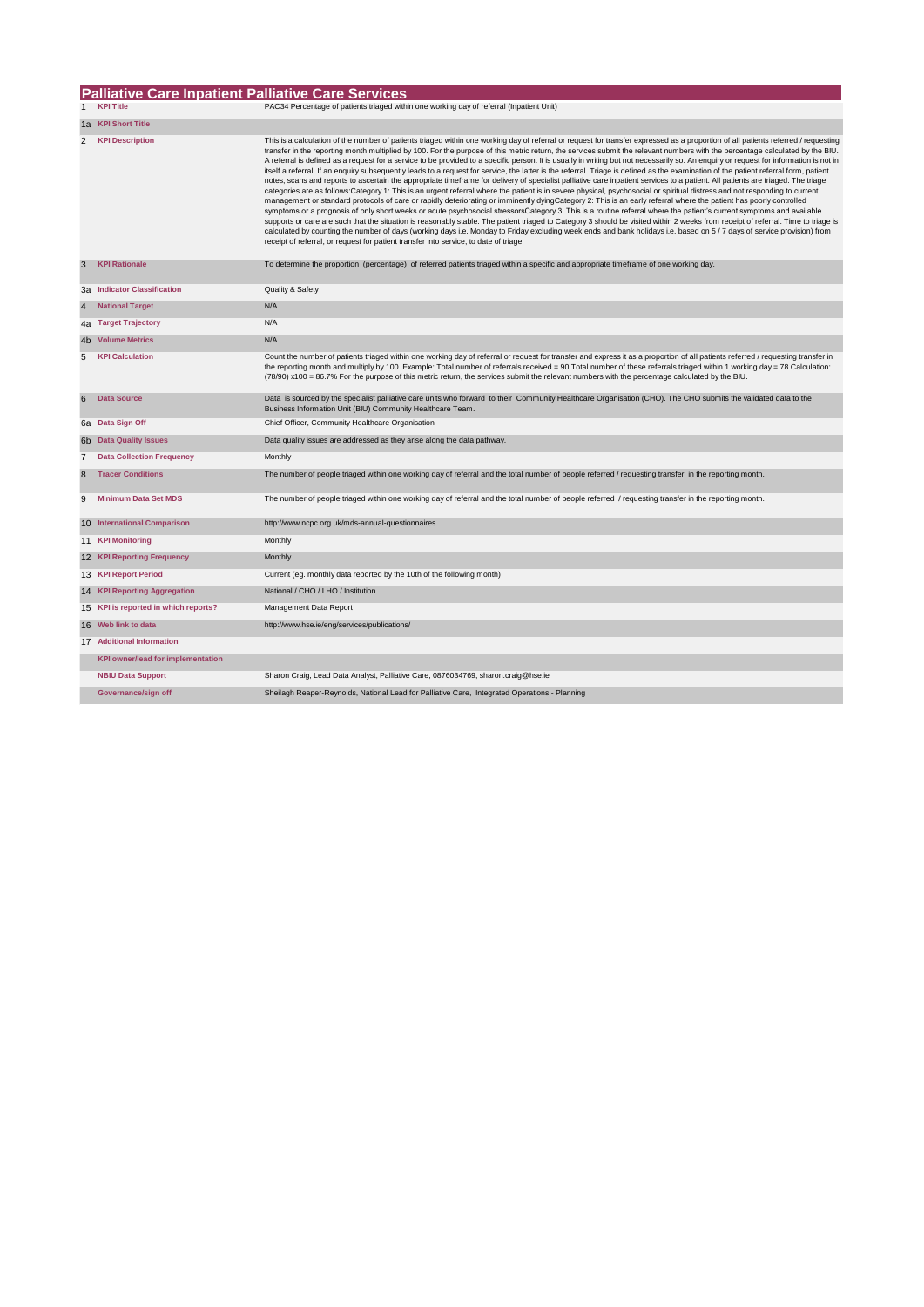|                | <b>Palliative Care Community Palliative Care Services</b> |                                                                                                                                                                                                                                                                                                                                                                                                                                                                                                                                                                                                                                                   |
|----------------|-----------------------------------------------------------|---------------------------------------------------------------------------------------------------------------------------------------------------------------------------------------------------------------------------------------------------------------------------------------------------------------------------------------------------------------------------------------------------------------------------------------------------------------------------------------------------------------------------------------------------------------------------------------------------------------------------------------------------|
|                | <b>KPI Title</b>                                          | PAC14 No. of patients who received specialist palliative care treatment in their normal place of residence in the month                                                                                                                                                                                                                                                                                                                                                                                                                                                                                                                           |
| 1a             | <b>KPI Short Title</b>                                    |                                                                                                                                                                                                                                                                                                                                                                                                                                                                                                                                                                                                                                                   |
| 2              | <b>KPI Description</b>                                    | This is a count of the total number of patients who received specialist palliative care in the community during the reporting month.<br>Specialist palliative care in the community is care provided to patients in their normal place of residence i.e. their home, carers<br>home, nursing home, community nursing unit, community hospital, district hospital etc. All patients in receipt of specialist palliative<br>care in the community home care on the first day of the month and all new patients who received a first face to face visit during the<br>month are included with each patient counted once only in the reporting month. |
| 3              | <b>KPI Rationale</b>                                      | To determine the total number of patients who received specialist palliative care in the community (home care) during the reporting<br>month.                                                                                                                                                                                                                                                                                                                                                                                                                                                                                                     |
| За             | <b>Indicator Classification</b>                           | Access and Integration                                                                                                                                                                                                                                                                                                                                                                                                                                                                                                                                                                                                                            |
| 4              | <b>National Target</b>                                    | NSP 2021 - 3,358 - Target PIT                                                                                                                                                                                                                                                                                                                                                                                                                                                                                                                                                                                                                     |
| 4a             | <b>Target Trajectory</b>                                  | CHO 1 - 372, CHO 2 - 347, CHO 3 - 408, CHO 4 - 606, CHO 5 - 399, CHO 6 - 283, CHO 7 - 274, CHO 8 - 352, CHO 9 - 317                                                                                                                                                                                                                                                                                                                                                                                                                                                                                                                               |
| 4b             | <b>Volume Metrics</b>                                     | N/A                                                                                                                                                                                                                                                                                                                                                                                                                                                                                                                                                                                                                                               |
| 5              | <b>KPI Calculation</b>                                    | Count the total number of patients who received specialist palliative care in the community (home care) during the reporting month.                                                                                                                                                                                                                                                                                                                                                                                                                                                                                                               |
| 6              | <b>Data Source</b>                                        | Data is sourced by the specialist palliative care units who forward to their Community Healthcare Organisation (CHO). The CHO<br>submits the validated data to the Business Information Unit (BIU) Community Healthcare Team.                                                                                                                                                                                                                                                                                                                                                                                                                     |
| 6а             | Data Sign Off                                             | Chief Officer, Community Healthcare Organisation                                                                                                                                                                                                                                                                                                                                                                                                                                                                                                                                                                                                  |
| 6b             | <b>Data Quality Issues</b>                                | Data quality issues are addressed as they arise along the data pathway.                                                                                                                                                                                                                                                                                                                                                                                                                                                                                                                                                                           |
| $\overline{7}$ | <b>Data Collection Frequency</b>                          | Monthly                                                                                                                                                                                                                                                                                                                                                                                                                                                                                                                                                                                                                                           |
| 8              | <b>Tracer Conditions</b>                                  | The number of people who received specialist palliative care services (home care) in the community in the reporting month.                                                                                                                                                                                                                                                                                                                                                                                                                                                                                                                        |
| 9              | <b>Minimum Data Set MDS</b>                               | The number of people who received specialist palliative care services (home care) in the community in the reporting month.                                                                                                                                                                                                                                                                                                                                                                                                                                                                                                                        |
| 10             | <b>International Comparison</b>                           | http://www.ncpc.org.uk/mds                                                                                                                                                                                                                                                                                                                                                                                                                                                                                                                                                                                                                        |
| 11             | <b>KPI Monitoring</b>                                     | Monthly                                                                                                                                                                                                                                                                                                                                                                                                                                                                                                                                                                                                                                           |
| 12             | <b>KPI Reporting Frequency</b>                            | Monthly                                                                                                                                                                                                                                                                                                                                                                                                                                                                                                                                                                                                                                           |
| 13             | <b>KPI Report Period</b>                                  | Current (e.g. monthly data reported by the 10th of the following month)                                                                                                                                                                                                                                                                                                                                                                                                                                                                                                                                                                           |
| 14             | <b>KPI Reporting Aggregation</b>                          | National / CHO / LHO                                                                                                                                                                                                                                                                                                                                                                                                                                                                                                                                                                                                                              |
| 15             | KPI is reported in which reports?                         | Performance Report/Management Data Report                                                                                                                                                                                                                                                                                                                                                                                                                                                                                                                                                                                                         |
| 16             | Web link to data                                          | http://www.hse.ie/eng/services/publications/                                                                                                                                                                                                                                                                                                                                                                                                                                                                                                                                                                                                      |
| 17             | <b>Additional Information</b>                             |                                                                                                                                                                                                                                                                                                                                                                                                                                                                                                                                                                                                                                                   |
|                | <b>KPI owner/lead for implementation</b>                  |                                                                                                                                                                                                                                                                                                                                                                                                                                                                                                                                                                                                                                                   |
|                | <b>NBIU Data Support</b>                                  | Sharon Craig, Lead Data Analyst, Palliative Care, 0876034769, sharon.craig@hse.ie                                                                                                                                                                                                                                                                                                                                                                                                                                                                                                                                                                 |
|                | Governance/sign off                                       | Sheilagh Reaper-Reynolds, National Lead for Palliative Care, Integrated Operations - Planning                                                                                                                                                                                                                                                                                                                                                                                                                                                                                                                                                     |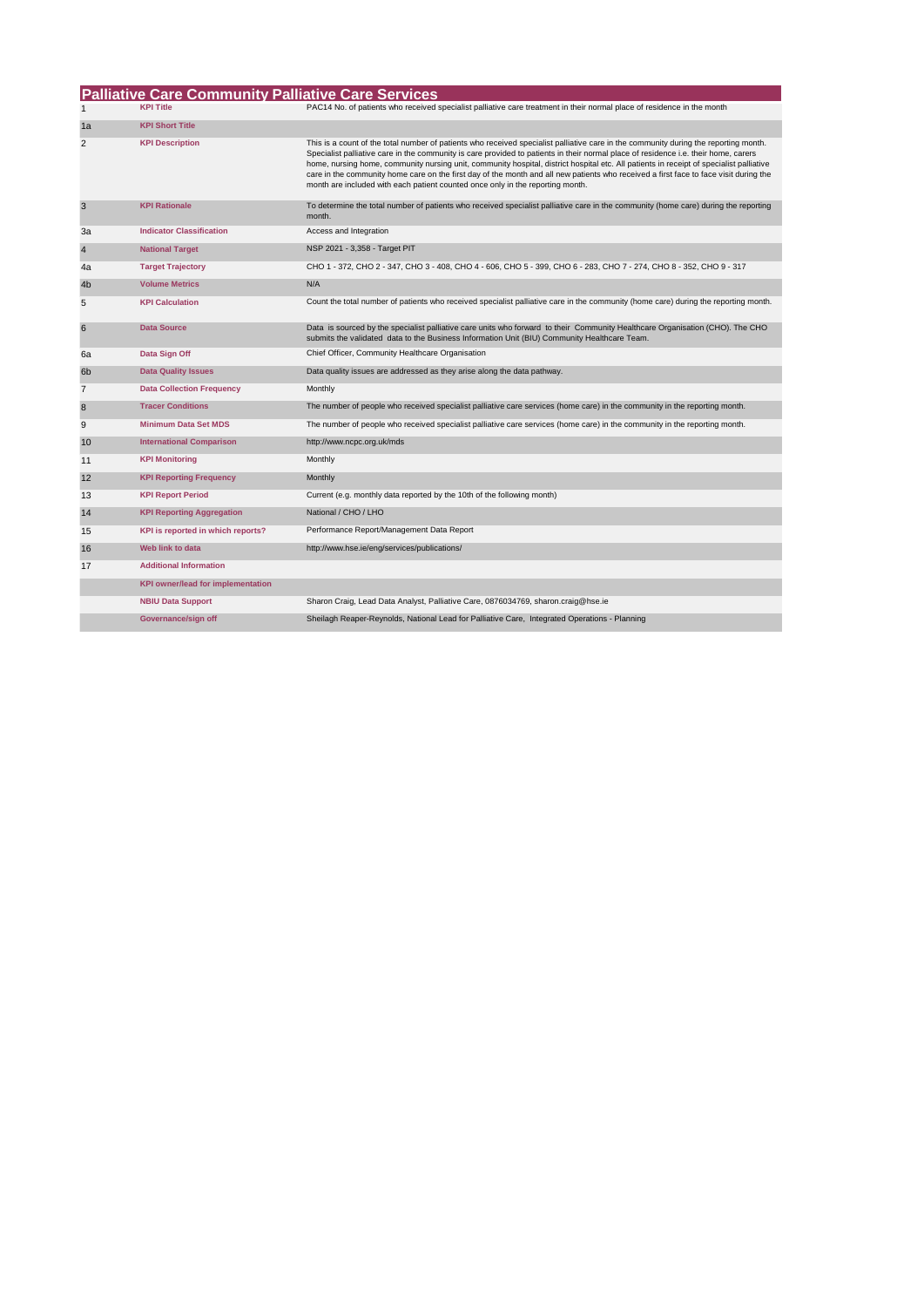### **Palliative Care Community Palliative Care Services**

| $\mathbf{1}$   | <b>KPI Title</b>                         | PAC36 Percentage of patients triaged within one working day of referral (Community)                                                                                                                                                                                                                                                                                                                                                                                                                                                                                                                                                                                                                                                                                                                                                                                                                                                                                                                                                                                                                                                                                                                                                                                                                                                                                                                                                                                                                                                                                                                                                                                                                                                                                                                         |
|----------------|------------------------------------------|-------------------------------------------------------------------------------------------------------------------------------------------------------------------------------------------------------------------------------------------------------------------------------------------------------------------------------------------------------------------------------------------------------------------------------------------------------------------------------------------------------------------------------------------------------------------------------------------------------------------------------------------------------------------------------------------------------------------------------------------------------------------------------------------------------------------------------------------------------------------------------------------------------------------------------------------------------------------------------------------------------------------------------------------------------------------------------------------------------------------------------------------------------------------------------------------------------------------------------------------------------------------------------------------------------------------------------------------------------------------------------------------------------------------------------------------------------------------------------------------------------------------------------------------------------------------------------------------------------------------------------------------------------------------------------------------------------------------------------------------------------------------------------------------------------------|
| 1a             | <b>KPI Short Title</b>                   |                                                                                                                                                                                                                                                                                                                                                                                                                                                                                                                                                                                                                                                                                                                                                                                                                                                                                                                                                                                                                                                                                                                                                                                                                                                                                                                                                                                                                                                                                                                                                                                                                                                                                                                                                                                                             |
| 2              | <b>KPI Description</b>                   | This is a calculation of the number of patients triaged within one working day of referral or request for patient transfer to service<br>expressed as a proportion of all patients referred / requesting transfer in the reporting month multiplied by 100. A referral is defined<br>as a request for a service to be provided to a specific person. It is usually in writing but not necessarily so. An enquiry or request for<br>information is not in itself a referral. If an enquiry subsequently leads to a request for service, the latter is the referral. Triage is<br>defined as the examination of the patient referral form, patient notes, scans and reports to ascertain the appropriate timeframe for<br>delivery of specialist palliative care in the community. All patients are triaged. The triage categories are as follows:Category 1: This is<br>an urgent referral where the patient is in severe physical, psychosocial or spiritual distress and not responding to current<br>management or standard protocols of care or rapidly deteriorating or imminently dyingCategory 2: This is an early referral where the<br>patient has poorly controlled symptoms or a prognosis of only short weeks or acute psychosocial stressorsCategory 3: This is a<br>routine referral where the patient's current symptoms and available supports or care are such that the situation is reasonably stable.<br>The patient triaged to Category 3 should be visited within 2 weeks from receipt of referral. Time to triage is calculated by counting the<br>number of days (working days i.e. Monday to Friday excluding week ends and bank holidays i.e. based on 5/7 days of service<br>provision) from receipt of referral, or request for patient transfer into service, to date of triage. |
| 3              | <b>KPI Rationale</b>                     | To determine the proportion (percentage) of referred patients triaged within the specific and appropriate timeframe of one working<br>day.                                                                                                                                                                                                                                                                                                                                                                                                                                                                                                                                                                                                                                                                                                                                                                                                                                                                                                                                                                                                                                                                                                                                                                                                                                                                                                                                                                                                                                                                                                                                                                                                                                                                  |
| За             | <b>Indicator Classification</b>          | Quality & Safety                                                                                                                                                                                                                                                                                                                                                                                                                                                                                                                                                                                                                                                                                                                                                                                                                                                                                                                                                                                                                                                                                                                                                                                                                                                                                                                                                                                                                                                                                                                                                                                                                                                                                                                                                                                            |
| 4              | <b>National Target</b>                   | NSP 2021 - 95% - Target Cumulative                                                                                                                                                                                                                                                                                                                                                                                                                                                                                                                                                                                                                                                                                                                                                                                                                                                                                                                                                                                                                                                                                                                                                                                                                                                                                                                                                                                                                                                                                                                                                                                                                                                                                                                                                                          |
| 4a             | <b>Target Trajectory</b>                 | 95%                                                                                                                                                                                                                                                                                                                                                                                                                                                                                                                                                                                                                                                                                                                                                                                                                                                                                                                                                                                                                                                                                                                                                                                                                                                                                                                                                                                                                                                                                                                                                                                                                                                                                                                                                                                                         |
| 4 <sub>b</sub> | <b>Volume Metrics</b>                    | N/A                                                                                                                                                                                                                                                                                                                                                                                                                                                                                                                                                                                                                                                                                                                                                                                                                                                                                                                                                                                                                                                                                                                                                                                                                                                                                                                                                                                                                                                                                                                                                                                                                                                                                                                                                                                                         |
| 5              | <b>KPI Calculation</b>                   | Count the number of patients triaged within one working day of referral / request for transfer, and express it as a proportion of all<br>patients referred / requesting transfer in the reporting month. Example: Total number of referrals / requests for transfer received =<br>90, Total number of these referrals triaged within 1 working day= 78Calculation: (78 / 90) x 100 = 86.7% For the purpose of this metric<br>return, the services submit the relevant numbers with the percentage calculated by the BIU.                                                                                                                                                                                                                                                                                                                                                                                                                                                                                                                                                                                                                                                                                                                                                                                                                                                                                                                                                                                                                                                                                                                                                                                                                                                                                    |
| 6              | <b>Data Source</b>                       | Data is sourced by the specialist palliative care units who forward to their Community Healthcare Organisation (CHO). The CHO<br>submits the validated data to the Business Information Unit (BIU) Community Healthcare Team.                                                                                                                                                                                                                                                                                                                                                                                                                                                                                                                                                                                                                                                                                                                                                                                                                                                                                                                                                                                                                                                                                                                                                                                                                                                                                                                                                                                                                                                                                                                                                                               |
| 6a             | Data Sign Off                            | Chief Officer, Community Healthcare Organisation                                                                                                                                                                                                                                                                                                                                                                                                                                                                                                                                                                                                                                                                                                                                                                                                                                                                                                                                                                                                                                                                                                                                                                                                                                                                                                                                                                                                                                                                                                                                                                                                                                                                                                                                                            |
| 6b             | <b>Data Quality Issues</b>               | Data quality issues are addressed as they arise along the data pathway.                                                                                                                                                                                                                                                                                                                                                                                                                                                                                                                                                                                                                                                                                                                                                                                                                                                                                                                                                                                                                                                                                                                                                                                                                                                                                                                                                                                                                                                                                                                                                                                                                                                                                                                                     |
| $\overline{7}$ | <b>Data Collection Frequency</b>         | Monthly                                                                                                                                                                                                                                                                                                                                                                                                                                                                                                                                                                                                                                                                                                                                                                                                                                                                                                                                                                                                                                                                                                                                                                                                                                                                                                                                                                                                                                                                                                                                                                                                                                                                                                                                                                                                     |
| 8              | <b>Tracer Conditions</b>                 | The number of people triaged within one working day of referral / request for transfer and the total number of partients referred /<br>requesting transfer in the reporting month.                                                                                                                                                                                                                                                                                                                                                                                                                                                                                                                                                                                                                                                                                                                                                                                                                                                                                                                                                                                                                                                                                                                                                                                                                                                                                                                                                                                                                                                                                                                                                                                                                          |
| 9              | <b>Minimum Data Set MDS</b>              | The number of people triaged within one working day of referral / request for transfer and the total number of partients referred /<br>requesting transfer in the reporting month.                                                                                                                                                                                                                                                                                                                                                                                                                                                                                                                                                                                                                                                                                                                                                                                                                                                                                                                                                                                                                                                                                                                                                                                                                                                                                                                                                                                                                                                                                                                                                                                                                          |
| 10             | <b>International Comparison</b>          | http://www.ncpc.org.uk/mds-annual-questionnaires                                                                                                                                                                                                                                                                                                                                                                                                                                                                                                                                                                                                                                                                                                                                                                                                                                                                                                                                                                                                                                                                                                                                                                                                                                                                                                                                                                                                                                                                                                                                                                                                                                                                                                                                                            |
| 11             | <b>KPI Monitoring</b>                    | Monthly                                                                                                                                                                                                                                                                                                                                                                                                                                                                                                                                                                                                                                                                                                                                                                                                                                                                                                                                                                                                                                                                                                                                                                                                                                                                                                                                                                                                                                                                                                                                                                                                                                                                                                                                                                                                     |
| 12             | <b>KPI Reporting Frequency</b>           | Monthly                                                                                                                                                                                                                                                                                                                                                                                                                                                                                                                                                                                                                                                                                                                                                                                                                                                                                                                                                                                                                                                                                                                                                                                                                                                                                                                                                                                                                                                                                                                                                                                                                                                                                                                                                                                                     |
| 13             | <b>KPI Report Period</b>                 | Current (e.g. monthly data reported by the 10th of the following month)                                                                                                                                                                                                                                                                                                                                                                                                                                                                                                                                                                                                                                                                                                                                                                                                                                                                                                                                                                                                                                                                                                                                                                                                                                                                                                                                                                                                                                                                                                                                                                                                                                                                                                                                     |
| 14             | <b>KPI Reporting Aggregation</b>         | National / CHO / LHO                                                                                                                                                                                                                                                                                                                                                                                                                                                                                                                                                                                                                                                                                                                                                                                                                                                                                                                                                                                                                                                                                                                                                                                                                                                                                                                                                                                                                                                                                                                                                                                                                                                                                                                                                                                        |
| 15             | KPI is reported in which reports?        | Management Data Report                                                                                                                                                                                                                                                                                                                                                                                                                                                                                                                                                                                                                                                                                                                                                                                                                                                                                                                                                                                                                                                                                                                                                                                                                                                                                                                                                                                                                                                                                                                                                                                                                                                                                                                                                                                      |
| 16             | Web link to data                         | http://www.hse.ie/eng/services/publications/                                                                                                                                                                                                                                                                                                                                                                                                                                                                                                                                                                                                                                                                                                                                                                                                                                                                                                                                                                                                                                                                                                                                                                                                                                                                                                                                                                                                                                                                                                                                                                                                                                                                                                                                                                |
| 17             | <b>Additional Information</b>            |                                                                                                                                                                                                                                                                                                                                                                                                                                                                                                                                                                                                                                                                                                                                                                                                                                                                                                                                                                                                                                                                                                                                                                                                                                                                                                                                                                                                                                                                                                                                                                                                                                                                                                                                                                                                             |
|                | <b>KPI owner/lead for implementation</b> |                                                                                                                                                                                                                                                                                                                                                                                                                                                                                                                                                                                                                                                                                                                                                                                                                                                                                                                                                                                                                                                                                                                                                                                                                                                                                                                                                                                                                                                                                                                                                                                                                                                                                                                                                                                                             |
|                | <b>NBIU Data Support</b>                 | Sharon Craig, Lead Data Analyst, Palliative Care, 0876034769, sharon.craig@hse.ie                                                                                                                                                                                                                                                                                                                                                                                                                                                                                                                                                                                                                                                                                                                                                                                                                                                                                                                                                                                                                                                                                                                                                                                                                                                                                                                                                                                                                                                                                                                                                                                                                                                                                                                           |
|                | Governance/sign off                      | Sheilagh Reaper-Reynolds, National Lead for Palliative Care, Integrated Operations - Planning                                                                                                                                                                                                                                                                                                                                                                                                                                                                                                                                                                                                                                                                                                                                                                                                                                                                                                                                                                                                                                                                                                                                                                                                                                                                                                                                                                                                                                                                                                                                                                                                                                                                                                               |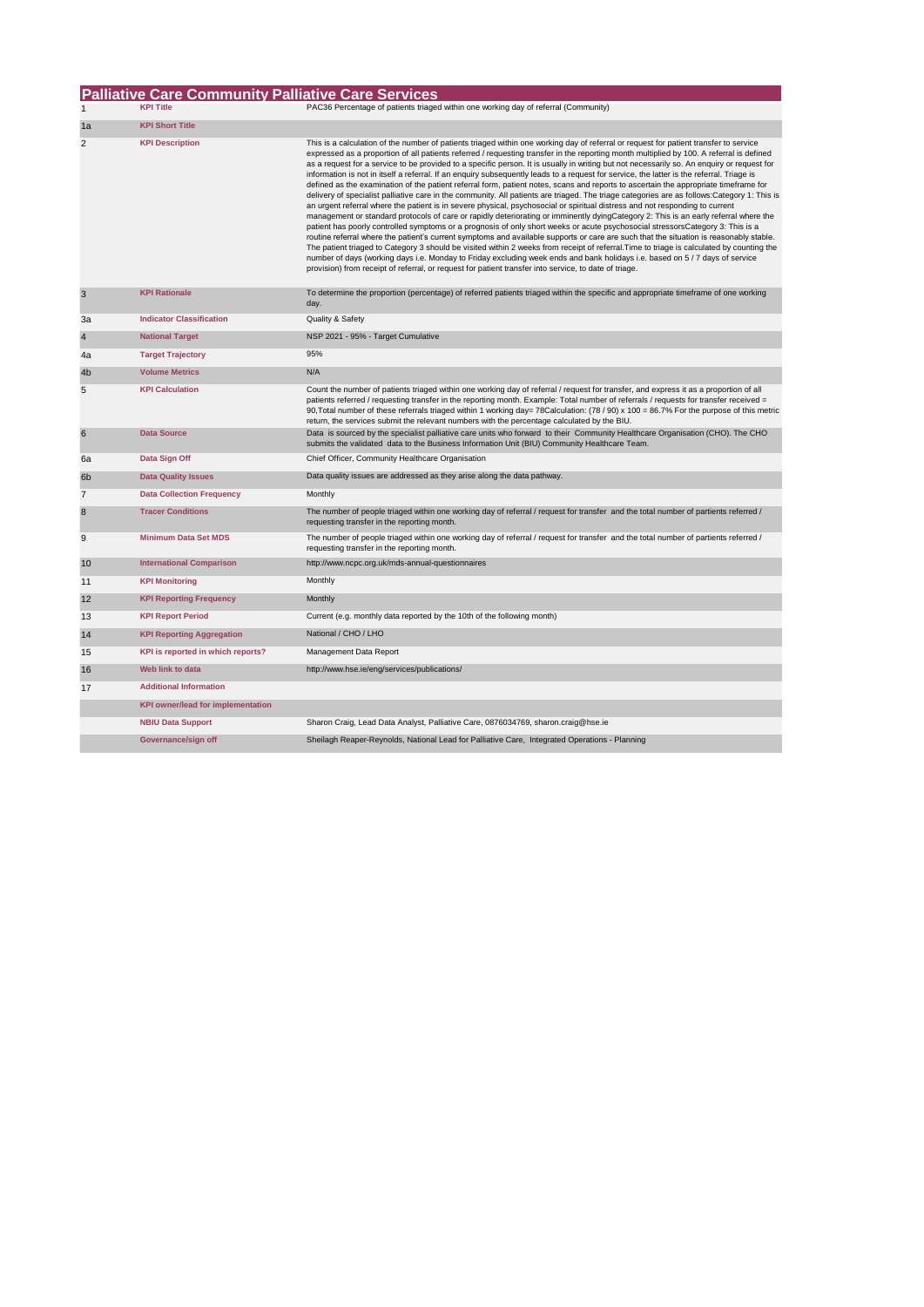## **Palliative Care Community Palliative Care Services**<br>1 **KPI Title RAC9A Access to specialist palliative care services in the community provided within seven days (normal place of residence)**

| 1a | <b>KPI Short Title</b> |                                                                                                                                                                                                                                                                                                                                                                                                                                                                                                                                                                                                                                                                                                                                                                                                                                                                                                                                                                                                                                                                                                                                                                                                                                                                                                                                                                                                                                                                                                                                                                                                                                                                                                                                                                                                                                                                                                                                                                                                                                                                                                                                                                                                                                                                                                                                                                                                                                                                                                                                                                                         |
|----|------------------------|-----------------------------------------------------------------------------------------------------------------------------------------------------------------------------------------------------------------------------------------------------------------------------------------------------------------------------------------------------------------------------------------------------------------------------------------------------------------------------------------------------------------------------------------------------------------------------------------------------------------------------------------------------------------------------------------------------------------------------------------------------------------------------------------------------------------------------------------------------------------------------------------------------------------------------------------------------------------------------------------------------------------------------------------------------------------------------------------------------------------------------------------------------------------------------------------------------------------------------------------------------------------------------------------------------------------------------------------------------------------------------------------------------------------------------------------------------------------------------------------------------------------------------------------------------------------------------------------------------------------------------------------------------------------------------------------------------------------------------------------------------------------------------------------------------------------------------------------------------------------------------------------------------------------------------------------------------------------------------------------------------------------------------------------------------------------------------------------------------------------------------------------------------------------------------------------------------------------------------------------------------------------------------------------------------------------------------------------------------------------------------------------------------------------------------------------------------------------------------------------------------------------------------------------------------------------------------------------|
| 2  | <b>KPI Description</b> | This is a calculation of the number of patients accessing specialist palliative care services in their normal place of residence, in the<br>community, within seven days of referral or request for transfer expressed as a proportion of the overall number of patients<br>accessing these services within the reporting month multiplied by 100. For the purpose of this metric return, the services submit the<br>relevant numbers with the percentage calculated by the BIU.Home is defined as the patient's normal place of residence i.e. where he<br>/ she lives, and may include his / her home, carers home, nursing home, community nursing unit, community hospital, district hospital<br>etc. A referral is defined as a request for a service to be provided to a specific person. It is usually in writing but not necessarily so.<br>An enquiry or request for information is not in itself a referral. If an enquiry subsequently leads to a request for service, the latter is<br>the referral. There are two types of referral - Type 1 Active; Type 2 Inactive (pending or deferred or prospective). 1) Active: An active<br>patient referral is in respect of a patient who is available to immediately take up the offer of service. The term active is used to<br>distinguish referrals that request a service to start as soon as possible from the common situation in palliative care whereby referrals<br>are made in a prospective manner i.e. made in advance for a service that may be required at some stage in the future. 2) Inactive:<br>An inactive patient referral is in respect of a patient who is not available to take up the offer of service straight away. This referral<br>group should not be considered to be active until a service has been formally requested and the patient is available to take up the<br>service. Following referral / request for transfer the patient is triaged / assessed by the specialist palliative care clinical lead before<br>suitability for services in the community is agreed. Time to access services is counted as the number of days (all days) from referral,<br>or request for transfer, to the date of the first face to face home care visit. There are four wait time categories i.e. 0-7 days; 8-14<br>days; 15-28 days; greater than 28 days. Note it is important not to include prospective (ie.inactive, pending, or deferred) referrals as<br>active referrals when wait times are being calculated as the time of initial prospective referral will artificially lengthen wait times. |
| 3  | <b>KPI Rationale</b>   | To determine the proportion (percentage) of patients accessing specialist palliative care services in the community within seven days<br>of referral / request for transfer.                                                                                                                                                                                                                                                                                                                                                                                                                                                                                                                                                                                                                                                                                                                                                                                                                                                                                                                                                                                                                                                                                                                                                                                                                                                                                                                                                                                                                                                                                                                                                                                                                                                                                                                                                                                                                                                                                                                                                                                                                                                                                                                                                                                                                                                                                                                                                                                                            |
|    |                        |                                                                                                                                                                                                                                                                                                                                                                                                                                                                                                                                                                                                                                                                                                                                                                                                                                                                                                                                                                                                                                                                                                                                                                                                                                                                                                                                                                                                                                                                                                                                                                                                                                                                                                                                                                                                                                                                                                                                                                                                                                                                                                                                                                                                                                                                                                                                                                                                                                                                                                                                                                                         |

| Зa             | <b>Indicator Classification</b>          | Access and Integration                                                                                                                                                                                                                                                                                                                                                                                                                                                                                                                                                                                                                                                                                                                                                                                                                                                   |
|----------------|------------------------------------------|--------------------------------------------------------------------------------------------------------------------------------------------------------------------------------------------------------------------------------------------------------------------------------------------------------------------------------------------------------------------------------------------------------------------------------------------------------------------------------------------------------------------------------------------------------------------------------------------------------------------------------------------------------------------------------------------------------------------------------------------------------------------------------------------------------------------------------------------------------------------------|
| 4              | <b>National Target</b>                   | NSP 2021 - 80% - Target Cumulative                                                                                                                                                                                                                                                                                                                                                                                                                                                                                                                                                                                                                                                                                                                                                                                                                                       |
| 4a             | <b>Target Trajectory</b>                 | 80%                                                                                                                                                                                                                                                                                                                                                                                                                                                                                                                                                                                                                                                                                                                                                                                                                                                                      |
| 4b             | <b>Volume Metrics</b>                    | N/A                                                                                                                                                                                                                                                                                                                                                                                                                                                                                                                                                                                                                                                                                                                                                                                                                                                                      |
| 5              | <b>KPI Calculation</b>                   | Count the number of patients who accessed specialist palliative care services in their normal place of residence, in the community,<br>within seven days of referral and express it as a proportion of the overall number of patients accessing these services within the<br>reporting period and multiply by 100. Example 200 patients accessed specialist palliative care services in the community in the<br>reporting month, of these 154 patients waited 0-7 days, 35 patients waited 8-14 days, 5 patients waited 15-28 days & 6 patients<br>waited >28 days for first face to face visit. Calculation for access within seven days is as follows: 154 / (154+35+5+6) ->154 / (200)<br>$\rightarrow$ 0.770, multiplied by 100 = 77%. For the purpose of this metric return, the services submit the relevant numbers with the<br>percentage calculated by the BIU. |
| 6              | <b>Data Source</b>                       | Data is sourced by the specialist palliative care units who forward to their Community Healthcare Organisation (CHO). The CHO<br>submits the validated data to the Business Information Unit (BIU) Community Healthcare Team.                                                                                                                                                                                                                                                                                                                                                                                                                                                                                                                                                                                                                                            |
| 6a             | Data Sign Off                            | Chief Officer, Community Healthcare Organisation                                                                                                                                                                                                                                                                                                                                                                                                                                                                                                                                                                                                                                                                                                                                                                                                                         |
| 6b             | <b>Data Quality Issues</b>               | Data quality issues are addressed as they arise along the data pathway.                                                                                                                                                                                                                                                                                                                                                                                                                                                                                                                                                                                                                                                                                                                                                                                                  |
| $\overline{7}$ | <b>Data Collection Frequency</b>         | Monthly                                                                                                                                                                                                                                                                                                                                                                                                                                                                                                                                                                                                                                                                                                                                                                                                                                                                  |
| 8              | <b>Tracer Conditions</b>                 | The overall number of people accessing specialist palliative care services in the community and wait times to access these services<br>in particular wait time 0 - 7 days.                                                                                                                                                                                                                                                                                                                                                                                                                                                                                                                                                                                                                                                                                               |
| 9              | <b>Minimum Data Set MDS</b>              | The overall number of people accessing specialist palliative care services in the community and wait times to access these services<br>in particular wait C27 time 0 - 7 days.                                                                                                                                                                                                                                                                                                                                                                                                                                                                                                                                                                                                                                                                                           |
| 10             | <b>International Comparison</b>          | http://www.ncpc.org.uk/mds                                                                                                                                                                                                                                                                                                                                                                                                                                                                                                                                                                                                                                                                                                                                                                                                                                               |
| 11             | <b>KPI Monitoring</b>                    | Monthly                                                                                                                                                                                                                                                                                                                                                                                                                                                                                                                                                                                                                                                                                                                                                                                                                                                                  |
| 12             | <b>KPI Reporting Frequency</b>           | Monthly                                                                                                                                                                                                                                                                                                                                                                                                                                                                                                                                                                                                                                                                                                                                                                                                                                                                  |
| 13             | <b>KPI Report Period</b>                 | Current (e.g. monthly data reported by the 10th of the following month)                                                                                                                                                                                                                                                                                                                                                                                                                                                                                                                                                                                                                                                                                                                                                                                                  |
| 14             | <b>KPI Reporting Aggregation</b>         | National / CHO / LHO                                                                                                                                                                                                                                                                                                                                                                                                                                                                                                                                                                                                                                                                                                                                                                                                                                                     |
| 15             | KPI is reported in which reports?        | Performance Report/Management Data Report                                                                                                                                                                                                                                                                                                                                                                                                                                                                                                                                                                                                                                                                                                                                                                                                                                |
| 16             | Web link to data                         | http://www.hse.ie/eng/services/publications/                                                                                                                                                                                                                                                                                                                                                                                                                                                                                                                                                                                                                                                                                                                                                                                                                             |
| 17             | <b>Additional Information</b>            |                                                                                                                                                                                                                                                                                                                                                                                                                                                                                                                                                                                                                                                                                                                                                                                                                                                                          |
|                | <b>KPI owner/lead for implementation</b> |                                                                                                                                                                                                                                                                                                                                                                                                                                                                                                                                                                                                                                                                                                                                                                                                                                                                          |
|                | <b>NBIU Data Support</b>                 | Sharon Craig, Lead Data Analyst, Palliative Care, 0876034769, sharon.craig@hse.ie                                                                                                                                                                                                                                                                                                                                                                                                                                                                                                                                                                                                                                                                                                                                                                                        |
|                | Governance/sign off                      | Sheilagh Reaper-Reynolds, National Lead for Palliative Care, Integrated Operations - Planning                                                                                                                                                                                                                                                                                                                                                                                                                                                                                                                                                                                                                                                                                                                                                                            |